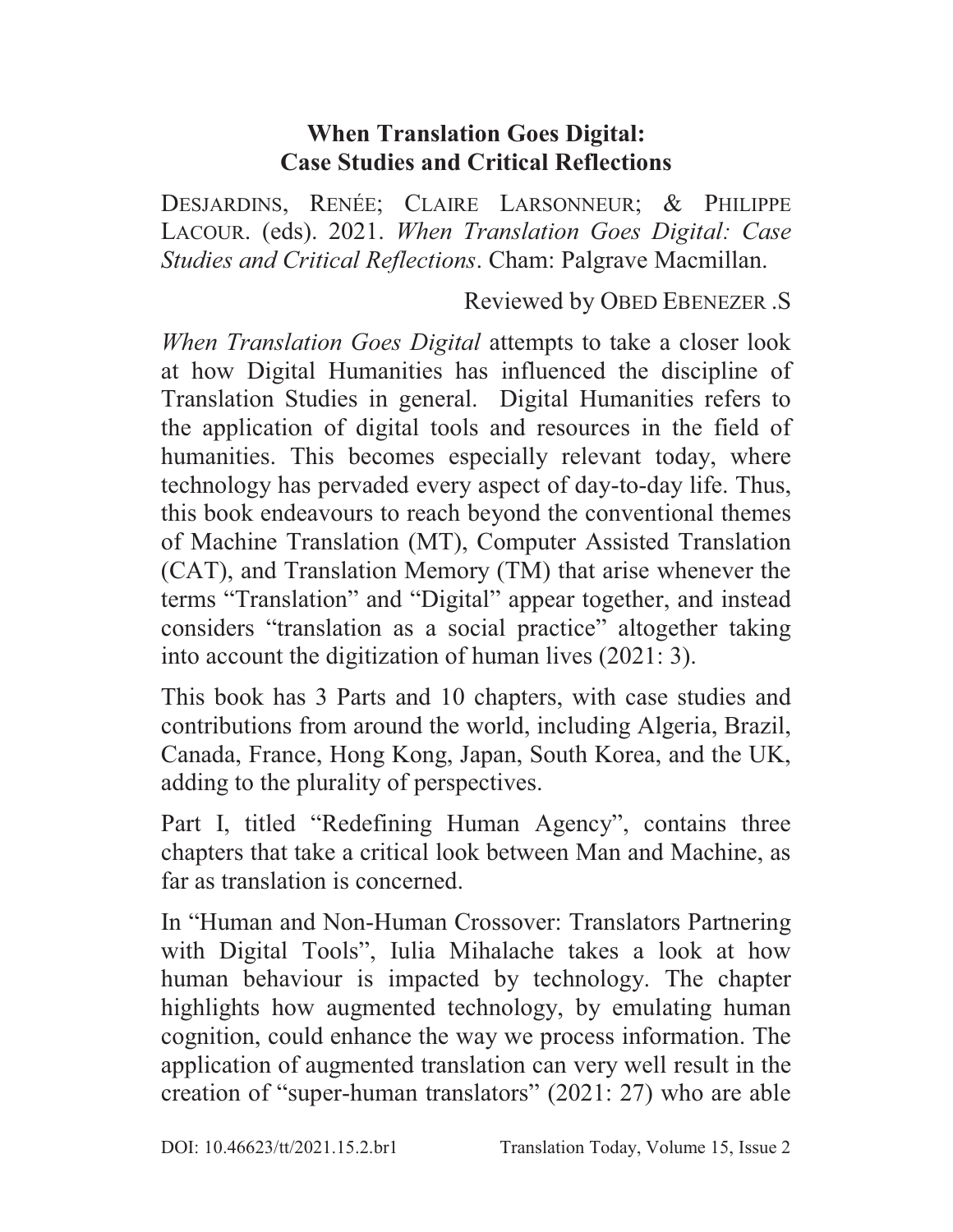to venture beyond automatized tasks and enhance their efficiency, creative powers, mobility, memory, cognition, and accuracy by combining "technology with biology" (Wong 2016). The author dismisses the claims and fears that human translators will be replaced by machines, but rather opines that they can be synergetic partners.

Boyi Huang, in "Subtitlers' Visibilities on a Spectrum in the Digital Age: A Comparison of Different Chinese Translations of *The Big Bang Theory",* extends the concept of the translator's "invisibility" (Venuti 2008), to the audio-visual spectrum and the subtitling of commercial movies. Till recently, subtitles were controlled by the media production houses. However, with the advent and easier access to digital technologies, many subtitlers (fansubbers) who do not conform to the standard practises of the industry have established their presence online. The chapter makes a comparative analysis of the subtitles of the television series *The Big Bang Theory*, Season 9. It was observed that the frequency of the use of headnotes (extradiegetic information or notes provided at the top of the screen) was nil for the industrial subtitles. On the other hand, fansubbers used headnotes 97 times in order to enable the viewers to understand cultural references, puns/wordplay, and non-verbal contexts. By refusing to adhere to the traditional standards and practices of the industry, by experimenting with the space on the screen, and by enabling greater comprehension for the viewers, the visibility of these fansubbers has increased.

In "You Can't Go Home Again: Moving *afternoon* Forward through Translation," Gabriel Tremblay-Gaudette describes the process of translating Michael A. Joyce's *afternoon, a story* (1986), which is also the first work of hyperfiction, into French. Hyperfiction refers to hypertextual nonlinear literary fiction in electronic form having multiple plot progressions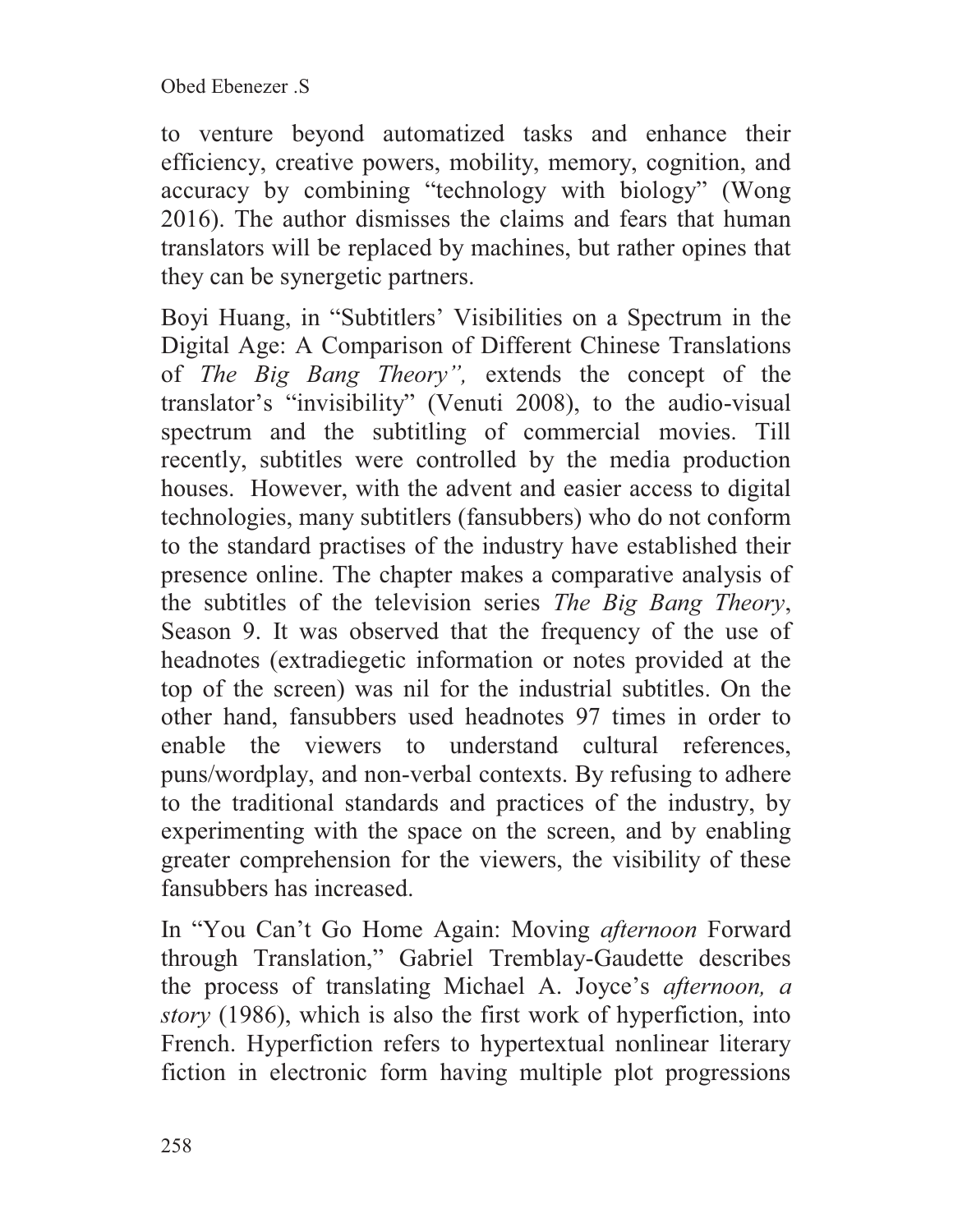and varying endings based on interactive action by the reader. However, because *afternoon* has become largely inaccessible due to the fact that the software it runs on has become obsolete, its translation involves the twin process of translating both text (between natural languages) and code (between machine languages). Because each word and/or sentence is hyperlinked to another word and/or sentence, special attention must be given in order to transfer the multiple meanings offered by the syntagms while retaining syntactic and semantic coherence (the author cites Joel Gauthier (2012), who mapped *afternoon*, that it contains 532 lexias spread over 31 "levels"). The author wonders if the differences and transformations that have been incurred during the process of translating such a hypertext would result in its deformation, but concludes that this is a necessary process to prevent it from becoming lost due to technological obsolescence.

Part II titled, "Social Platforms and Social Implications", contains four chapters that discuss crowdsourcing, collaboration, multilingualism, and Anglocentrism across social-media websites.

Abdulmohsen Alonayq, in "Narrating Arabic Translation Online: Another Perspective on the Motivations behind Volunteerism in the Translation Sector", examines the factors that prompt volunteers to give their time and effort to certain Arabic translation organizations without expecting compensation in terms of pay. Instead of relying on surveys and interviews where the choices of responses are limited, the author puts forward the case for adopting a socio-narrative approach. Four Arabic translation organizations- Kalima Project, Arab Organization for Translation (AOT), Taghreedat Initiative, and Translation Challenge were examined. Three narratives were found to be common across these four organizations. They were: 1. Perpetuation and legitimization of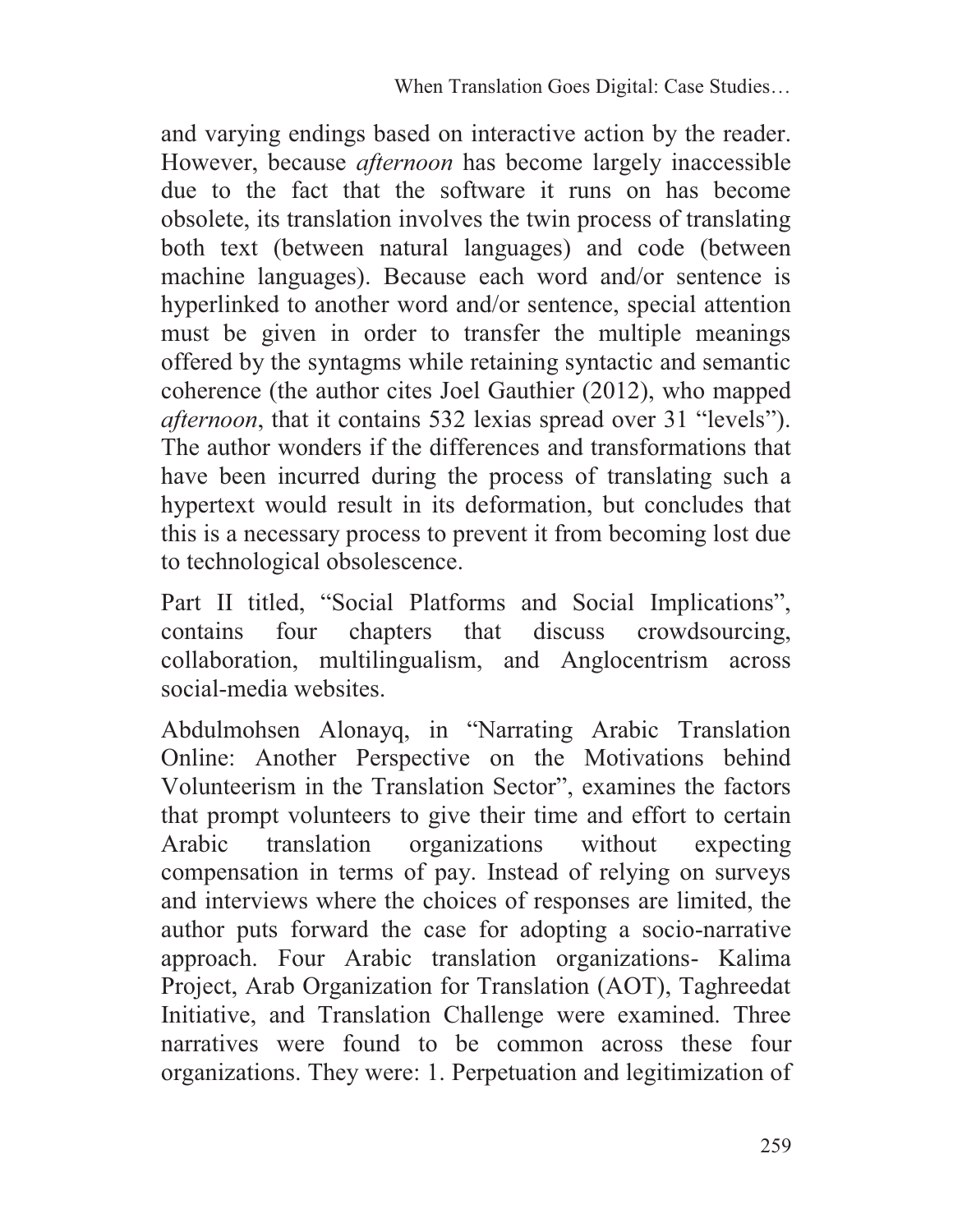the idea that the translators of the Abbasid era (750–1258 CE), considered to be the Golden Age of Islam, were the pioneers of the scientific revolution; consequently, translators are promised the status of builders of knowledge and of a prosperous future; 2. Pushing for governments and institutions to initiate or invest in translation projects (Bridge to Knowledge). 3. The implied shortage of digital content in Arabic (It is believed that Arabic content makes up only 3% of the total digital content on the Internet). The author points out that there are no statistics to support the claim of this supposed shortage of content, but that this narrative is spread in order to motivate volunteer translators to dedicate their time and efforts to enrich digital content in Arabic.

"Are Citizen Science "Socials" Multilingual? Lessons in (Non)translation from Zooniverse" by Renée Desjardins discusses the prevalence of Anglocentrism in academic and scientific circles, with reference to the fact that "over 80% of scientific publication takes place in English" (Montgomery 2009: 7), while only around "6% of the world's population speaks English as a native language" (Bowker & Ciro 2019: 1). The author seeks to identify the factors that perpetuate Anglocentrism, through quantitative and qualitative data collected between 2018 and 2019 from online citizen science projects, which can be defined as "a partnership between volunteers and scientists to answer real-world questions" (Cohn 2008: 193). However, while citizen science has gained popularity around the world, English proficiency has been taken for granted, overlooking the elements of linguistic diversity and the role of translation. The author has taken the *Zooniverse* platform*,* a highly popular citizen science web portal, for analysis. Of 132 projects available on the platform, 9 have been translated into a total of 15 languages. The author comments that though this would seem like an indicator of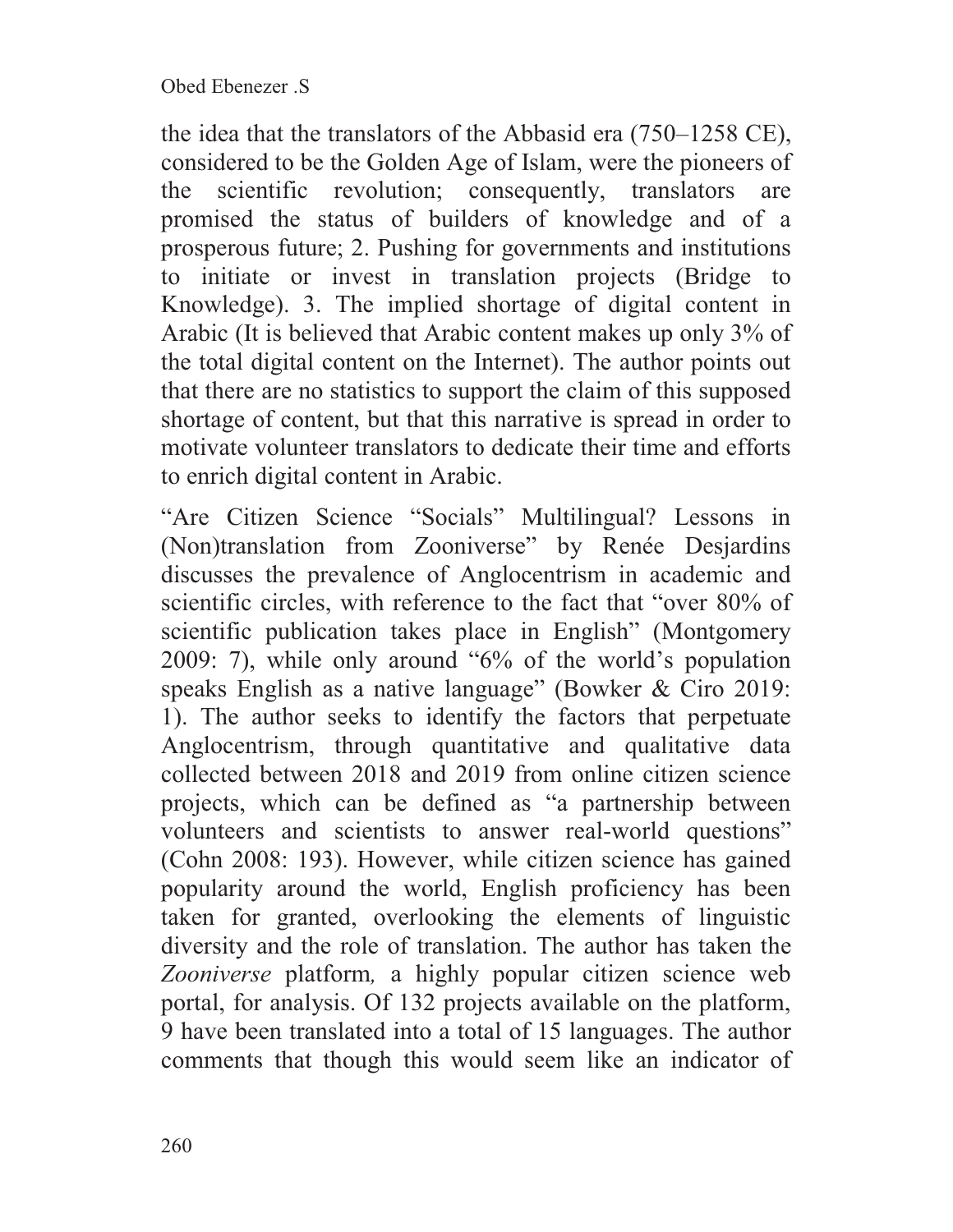linguistic diversity, it is also a fact that only 6% of the projects in *Zooniverse* is available in a language other than English.

In "Collaboration Strategies in Multilingual Online Literary Translation", Daniel Henkel and Philippe Lacour perform a case study using *TraduXio* "a free, open-source, Web-based collaborative environment for computer-assisted translation" (https://traduxio.org), as a tool to teach translation theory and practice. In the study, 23 students used *TraduXio* to collaborate on translations of short stories or other short texts between English, French and Italian. The paper discusses the various difficulties faced while collaborating, including issues with sharing, time-out or network interruptions resulting in work being lost, lack of formatting options in the software, variation in time zones causing difficulty in synchronizing work and organizing discussions. The participants were required to complete a questionnaire after completion of the project, with an 82.6 percent response rate (2021: 163. The majority of the responses indicated that this was a "positive experience", "formative experience", and that "TraduXio is a useful tool" (2021: 163-164). The participants also responded that seeing the different methods used by the co-translators helped to improve their translations and that the possibilities of multiple interpretations and perspectives enhanced their understanding of the text.

Sung-Eun Cho and Jungye Suh in "Translating Korean Beauty YouTube Channels for a Global Audience" focus on the English subtitling and international viewership of Korean cosmetic products and fashion trends. The chapter begins with a discussion of the features of YouTube such as the interaction between creators and viewers, dynamic page-algorithms, description and tagging of related and recommended videos, possibility of adding links to other videos, multiple languages, and the comments section, which make it inherently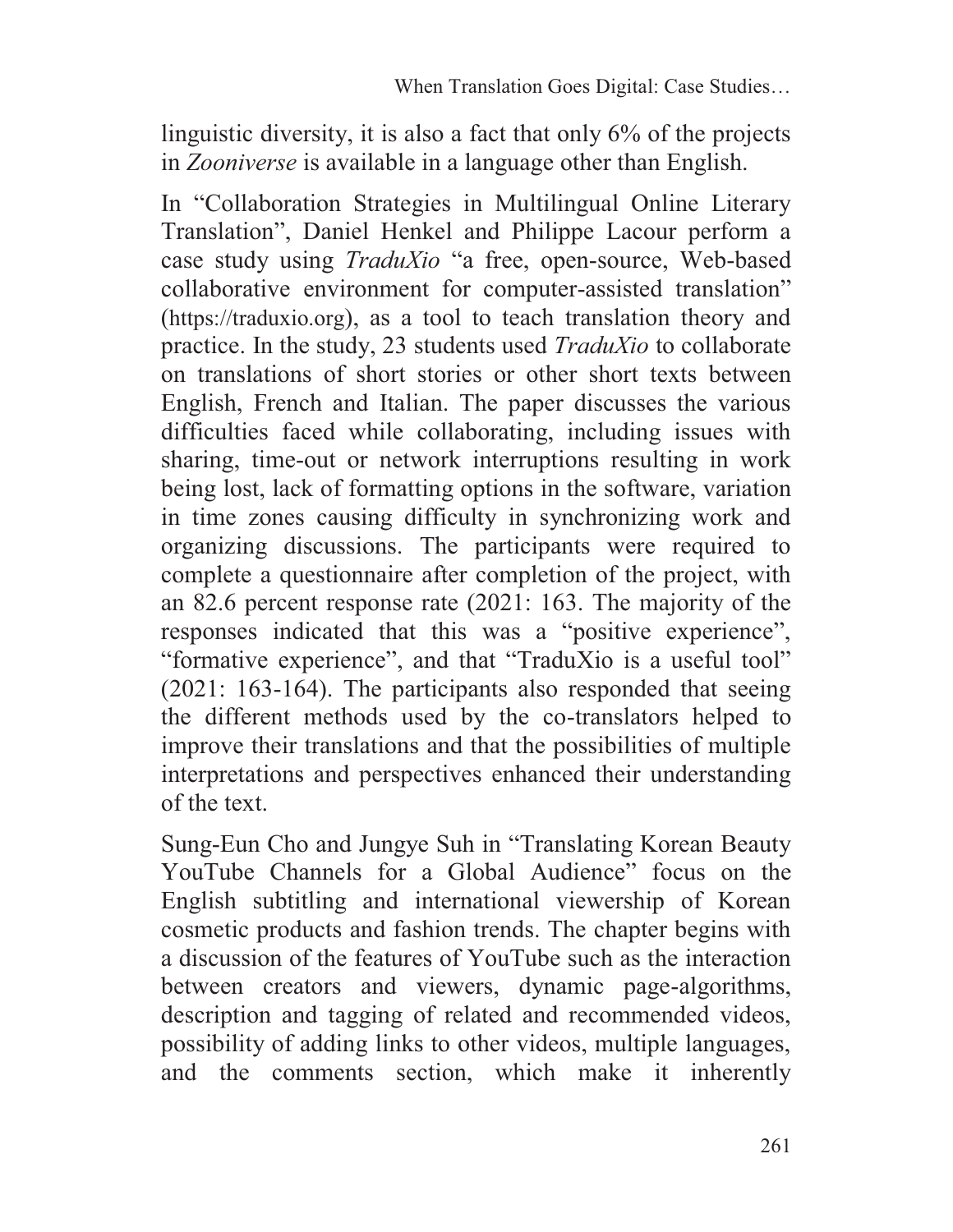intertextual and heteroglossic. Five Korean beauty YouTube channels (PONY Syndrome, RISABAE, SSIN, Sunny's Channel, and lamuqe) that use English subtitles were selected for analysis on the basis of popularity and number of subscribers/views. Some of the subtitling features that the authors identified were: use of neologisms, creative transcriptions, intentional misspelling, internet/social media slang (chat abbreviations, emoticons), and free use of punctuation marks. These features were intended to engage and entertain the global audience using a lively, conversational, humorous and jovial tone.

Part III titled "Markets, Professional Practice, and Economic Implications" contains three chapters that examine the impact of the digital economy on the translation industry.

In "The Reception of Localized Content: A User-Centered Study of Localized Software in the Algerian Market", Merouan Bendi discusses the different aspects of localization of Microsoft Windows and Microsoft Office into Arabic, its acceptance, and factors that determine its acceptance or rejection in Algeria. Starting off with defining localization, the chapter maps the linguistic positioning of the different languages in Algeria including Arabic, Amazigh, French, and English, along with numerous other dialects and variations. Data regarding the use of localized software, language proficiency, language use, and demographics were collected through an online survey. The sample size of 33 was rather small, and the results indicated that though 96% of the respondents were fluent in Arabic, only 13% preferred to use the Arabic version of the software with a 45% satisfaction rate, whereas the majority (70%) preferred French (2021: 215). The respondents also indicated that unclear and/or partially translated commands/options presented the greatest difficulty in using the localized version, along with the problem of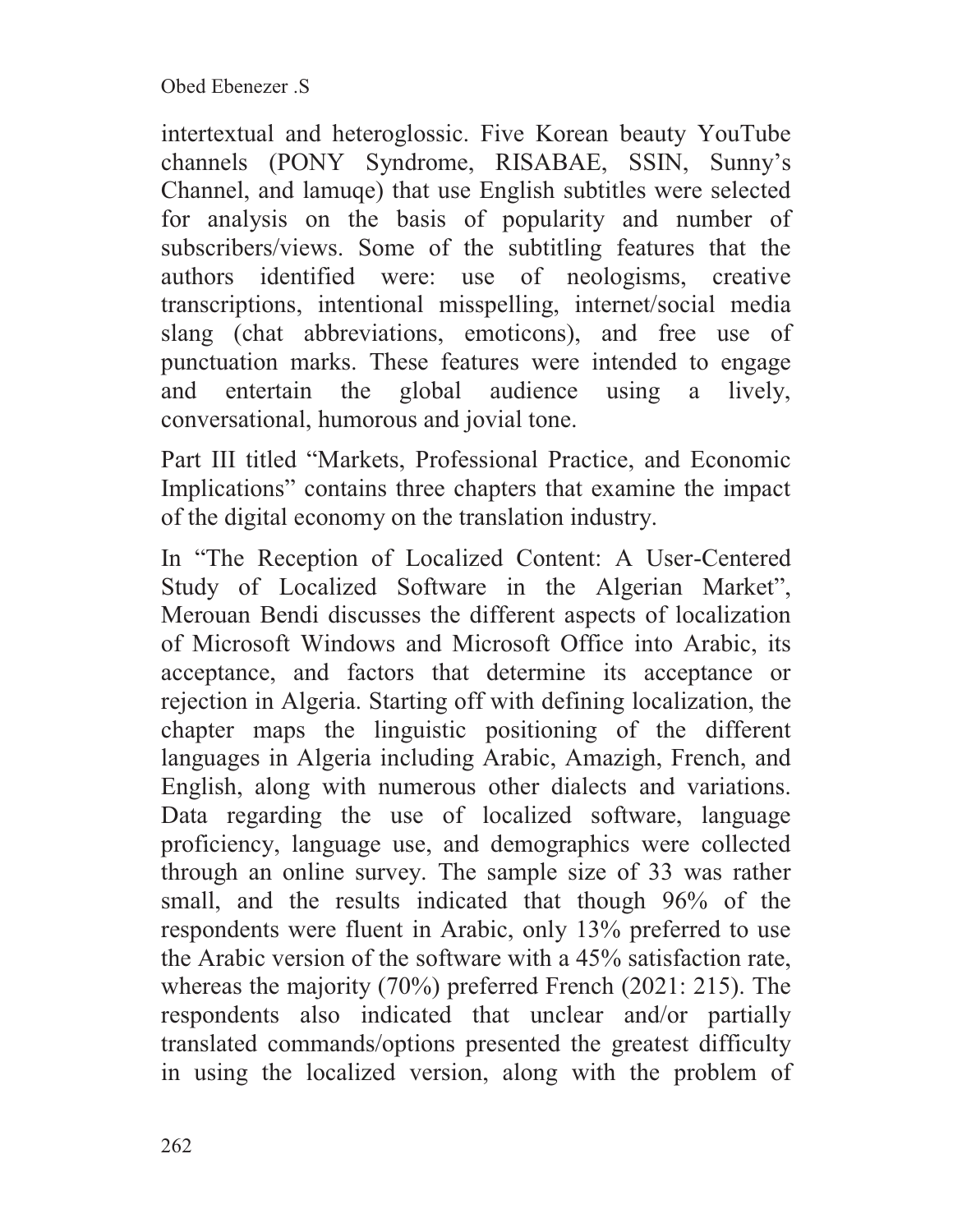culturally inappropriate content (2021: 218). Considerably a larger sample size would be able to provide a clearer picture about these trends.

Akiko Sakamoto, in "The Value of Translation in the Era of Automation: An Examination of Threats", adopts a sociological approach by analysing automation against the symbolic value of translation as a work. The author begins by citing a report by Frey & Osborne which ranks the job of "Interpreters and Translators" as 265 out of 702 jobs in the order in which they are most resistant to automation due to the necessary involvement of human agency (2013: 62). The chapter then proceeds to discuss the various systems of Machine Translation (MT), and how advances in Neural Machine Translation (NMT) has enabled pattern-recognition in computers, which was till recently considered as a humancognitive process. At the elemental level, translation is essentially a process of pattern-recognition. However, on a higher level, formal, sociocultural, and cognitive proficiency becomes necessary in order to produce high-quality translations (Izquierdo & Ressureccio 2001: 136). Therefore, while computers are unable to contribute in terms of quality of translation, their ability to recognize patterns has resulted in MT being able to produce translations at a much faster rate and higher quantity than human translators. The author conducted a case study with 22 translation project managers, who were supervising translation tasks. The respondents stated that the use of MT by human translators who were hired to deliver translated works was ethically/morally inappropriate. However, Post-Editing of Machine Translation (MTPE), was considered to be a viable option when forced to work for lower rates with faster deadlines. It is also interesting that the project managers tended to symbolically place value upon human translation due to the perception of this activity as being hard and involving suffering. Medical, legal, patent and IT were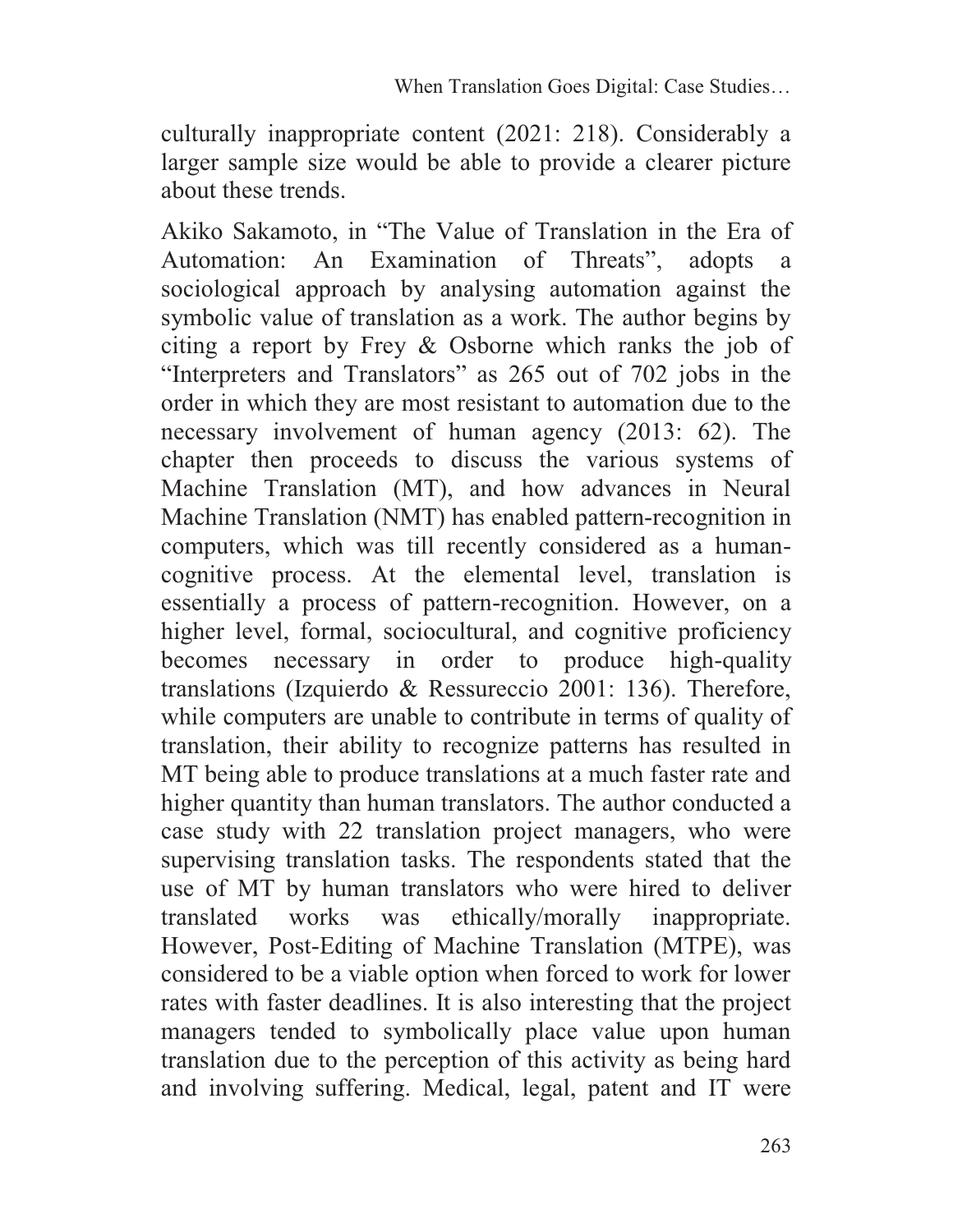Obed Ebenezer .S

identified as industries that would require only raw-MT without post-editing, in the near future. However, marketing, entertainment, and political speeches still require close human intervention due to factors of culture and context.

In the final chapter titled, "Neural Machine Translation: From Commodity to Commons?", Claire Larsonneur examines whether the rise of Artificial Intelligence in MT has resulted in translation being viewed more as a digital commons (resource accessible to everyone), rather than as a commodity (which has economic value and must be paid for). With regards to pricing, translation service providers have shifted towards translation packages rather than billing for volume. On the other hand, individual/freelance translators continue to charge per word. Neural Machine Translation (NMT) has resulted in these perword rates falling lower and lower, while at the same time increasing the demand for post-editing. This has resulted in an increase in revenue for translation service providers, while side-lining freelancers. The increased pervasiveness of NMT has shifted the perception of translation from that of a labourintensive activity or highly-skilled task, to an activity that is instant, automated, and free. However, the author also raises doubts about the "legal, social, and political implications" of NMT with questions of "transparency, accountability and standardization" (2021: 265). Another disconcerting fact highlighted is that most NMT research is taking place in the USA and in China, which causes concerns about infringing upon users' privacy, censorship, and the propagation of fake information. As far as legal issues are concerned, there is no human accountability for events that could happen due to the possibility of inaccuracy, unreliability, or mistranslation. In addition, the prevalence of NMT will result in the standardization of languages and the digital colonization of English with the subsequent digital extinction of minor languages.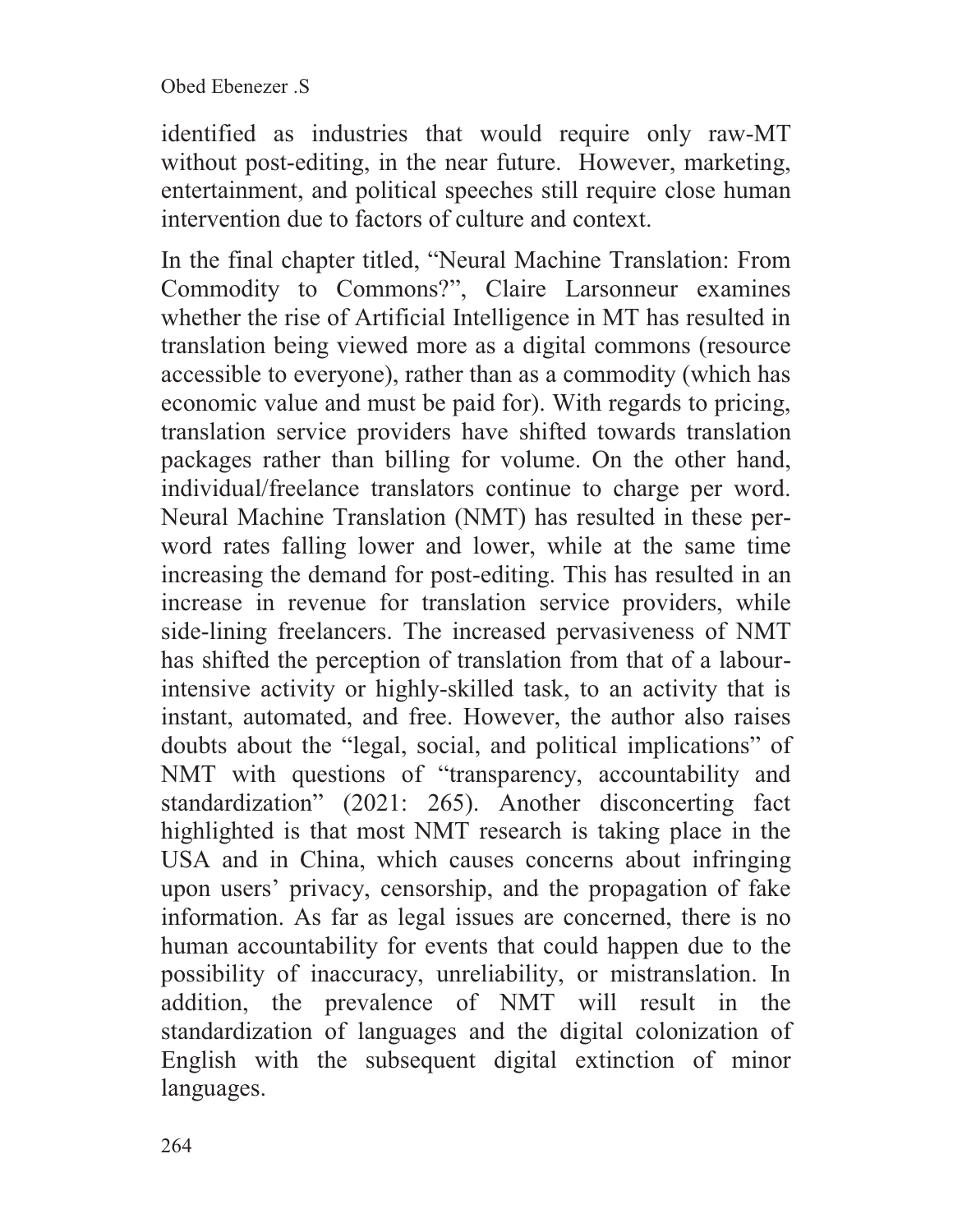*When Translation Goes Digital: Case Studies and Critical Reflections* takes a critical look at how Digital Humanities has impacted translation as a profession, and Translation Studies as a discipline. With chapters presenting studies from different regions, the readers are presented a small cross-sectional view of this impact around the globe. Since the sample sizes in the case studies are comparatively small, the results can be taken only as a first look at the changing trends in TS caused by the digital age. Continued studies from more regions, with larger samples, would lead to a deeper understanding of the implications of digitalisation upon translation.

## **References**

- BOWKER, LYNNE & CIRO, JAIRO BUITRAGO. 2019. *Machine Translation and Global Research: Towards Improved Machine Translation Literacy in the Scholarly Community*  $(1<sup>st</sup>$  ed.). Bingley: Emerald Publishing Limited.
- DESJARDINS, RENÉE & LARSONNEUR, CLAIRE & LACOUR, PHILIPPE. (eds.). 2021. *When Translation Goes Digital: Case Studies and Critical Reflections*. Cham: Palgrave Macmillan.
- FREY, CARL BENEDIKT & OSBORNE, MICHAEL A. 2013. The Future of Employment: How Susceptible are Jobs to Computerisation*? Oxford: Oxford Martin Programme on Technology and Employment*. Accessd online:https://www.oxfordmartin.ox.ac.uk/downloads/academic/ The Future of Employment.pdf.
- GAUTHIER, JOEL. 2012. Relire Afternoon, a Story de Michael Joyce: Nouvelle Visualisation et Déviations Thématiques. *Esthétiques Numériques Vintage.* Accessed online: http://nt2.uqam.ca/en/cahiers-virtuels/article/relire-afternoonstory-de-michael-joyce-nouvelle-visualisation-et.
- IZQUIERDO, GARCÍA I. & RESSURECCIO, V MONTALT I. 2001. Translating into Textual Genres. *Linguistica Antverpiensa*, 1(1). 135–143.